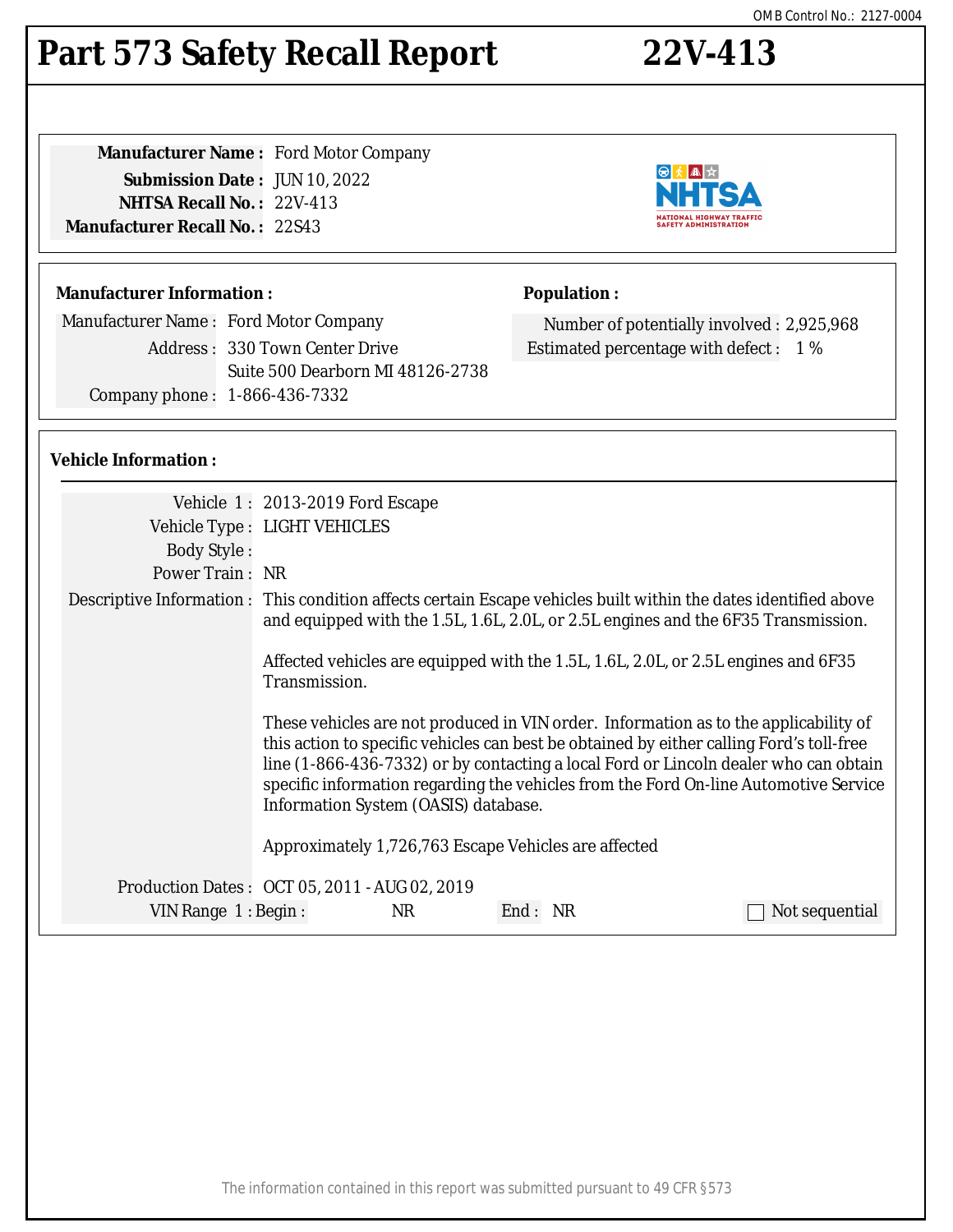# Part 573 Safety Recall Report 22V-413 Page 2

|                                                                        | Vehicle 2: 2013-2018 Ford C-Max      |           |                                                                          |                                                                                                                                                                                                                                                                                                                                                                  |
|------------------------------------------------------------------------|--------------------------------------|-----------|--------------------------------------------------------------------------|------------------------------------------------------------------------------------------------------------------------------------------------------------------------------------------------------------------------------------------------------------------------------------------------------------------------------------------------------------------|
|                                                                        | Vehicle Type : LIGHT VEHICLES        |           |                                                                          |                                                                                                                                                                                                                                                                                                                                                                  |
| <b>Body Style:</b>                                                     |                                      |           |                                                                          |                                                                                                                                                                                                                                                                                                                                                                  |
| Power Train: NR                                                        |                                      |           |                                                                          |                                                                                                                                                                                                                                                                                                                                                                  |
|                                                                        |                                      |           | and equipped with 2.0L engines and ECVT transmissions.                   | Descriptive Information : This condition affects certain C-Max vehicles built within the dates identified above                                                                                                                                                                                                                                                  |
|                                                                        |                                      |           | Affected vehicles are equipped with 2.0L engines and ECVT transmissions. |                                                                                                                                                                                                                                                                                                                                                                  |
|                                                                        | Information System (OASIS) database. |           |                                                                          | These vehicles are not produced in VIN order. Information as to the applicability of<br>this action to specific vehicles can best be obtained by either calling Ford's toll-free<br>line (1-866-436-7332) or by contacting a local Ford or Lincoln dealer who can obtain<br>specific information regarding the vehicles from the Ford On-line Automotive Service |
|                                                                        |                                      |           | Approximately 143,220 C-Max Vehicles are affected                        |                                                                                                                                                                                                                                                                                                                                                                  |
| Production Dates: JAN 19, 2012 - APR 26, 2018                          |                                      |           |                                                                          |                                                                                                                                                                                                                                                                                                                                                                  |
| VIN Range 1: Begin:                                                    |                                      | <b>NR</b> | End: NR                                                                  | Not sequential                                                                                                                                                                                                                                                                                                                                                   |
| Vehicle Type : LIGHT VEHICLES<br><b>Body Style:</b><br>Power Train: NR | Vehicle 3: 2013-2016 Ford Fusion     |           |                                                                          |                                                                                                                                                                                                                                                                                                                                                                  |
|                                                                        |                                      |           |                                                                          | Descriptive Information: This condition affects certain Fusion vehicles built within the dates identified above<br>and equipped with the 1.5L, 1.6L, or 2.0L engines and the 6F35 or ECVT Transmission                                                                                                                                                           |
|                                                                        | <b>ECVT</b> Transmission.            |           |                                                                          | Affected vehicles are equipped with the 1.5L, 1.6L, or 2.0L engines and the 6F35 or                                                                                                                                                                                                                                                                              |
|                                                                        | Information System (OASIS) database. |           |                                                                          | These vehicles are not produced in VIN order. Information as to the applicability of<br>this action to specific vehicles can best be obtained by either calling Ford's toll-free<br>line (1-866-436-7332) or by contacting a local Ford or Lincoln dealer who can obtain<br>specific information regarding the vehicles from the Ford On-line Automotive Service |
|                                                                        |                                      |           | Approximately 439,483, Fusion Vehicles are affected                      |                                                                                                                                                                                                                                                                                                                                                                  |
| Production Dates: FEB 03, 2012 - APR 04, 2016                          |                                      |           |                                                                          |                                                                                                                                                                                                                                                                                                                                                                  |
| VIN Range 1: Begin:                                                    |                                      | <b>NR</b> | End: NR                                                                  | Not sequential                                                                                                                                                                                                                                                                                                                                                   |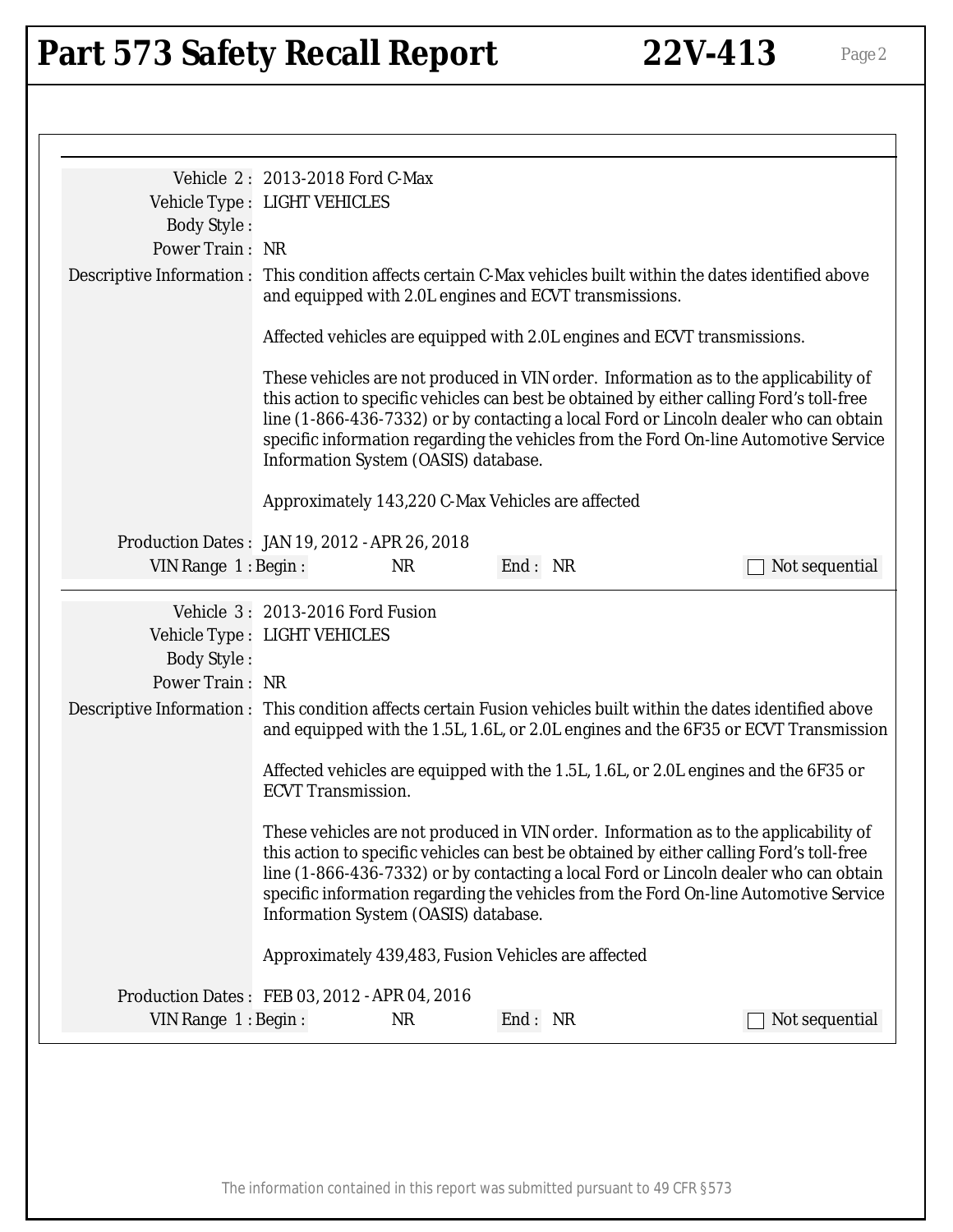# Part 573 Safety Recall Report 22V-413 Page 3

|                                               | Vehicle 4: 2013-2021 Ford Transit Connect |           |                                                                                                                                                                                                                                                                                                                                                                  |                |
|-----------------------------------------------|-------------------------------------------|-----------|------------------------------------------------------------------------------------------------------------------------------------------------------------------------------------------------------------------------------------------------------------------------------------------------------------------------------------------------------------------|----------------|
|                                               | Vehicle Type : LIGHT VEHICLES             |           |                                                                                                                                                                                                                                                                                                                                                                  |                |
| <b>Body Style:</b>                            |                                           |           |                                                                                                                                                                                                                                                                                                                                                                  |                |
| Power Train: NR                               |                                           |           |                                                                                                                                                                                                                                                                                                                                                                  |                |
|                                               | transmissions.                            |           | Descriptive Information : This condition affects certain Transit Connect vehicles built within the dates<br>identified above and equipped with 1.6L or 2.0L engines and 6F35 or 8F35                                                                                                                                                                             |                |
|                                               | transmissions.                            |           | Affected vehicles are equipped with 1.6L or 2.0L engines and 6F35 or 8F35                                                                                                                                                                                                                                                                                        |                |
|                                               | Information System (OASIS) database.      |           | These vehicles are not produced in VIN order. Information as to the applicability of<br>this action to specific vehicles can best be obtained by either calling Ford's toll-free<br>line (1-866-436-7332) or by contacting a local Ford or Lincoln dealer who can obtain<br>specific information regarding the vehicles from the Ford On-line Automotive Service |                |
|                                               |                                           |           | Approximately 107,102 Transit Connect Vehicles are affected                                                                                                                                                                                                                                                                                                      |                |
| Production Dates: JUN 13, 2013 - JUL 30, 2021 |                                           |           |                                                                                                                                                                                                                                                                                                                                                                  |                |
| VIN Range 1: Begin:                           |                                           | <b>NR</b> | End: NR                                                                                                                                                                                                                                                                                                                                                          | Not sequential |
|                                               |                                           |           |                                                                                                                                                                                                                                                                                                                                                                  |                |
|                                               |                                           |           |                                                                                                                                                                                                                                                                                                                                                                  |                |
|                                               | Vehicle 5: 2015-2018 Ford Edge            |           |                                                                                                                                                                                                                                                                                                                                                                  |                |
|                                               | Vehicle Type : LIGHT VEHICLES             |           |                                                                                                                                                                                                                                                                                                                                                                  |                |
| <b>Body Style:</b>                            |                                           |           |                                                                                                                                                                                                                                                                                                                                                                  |                |
| <b>Power Train: NR</b>                        |                                           |           |                                                                                                                                                                                                                                                                                                                                                                  |                |
|                                               |                                           |           | Descriptive Information : This condition affects certain Edge vehicles built within the dates identified above and<br>equipped with 2.0L, 2.7L, or 3.5L engines and 6F35 or 6F55 transmissions.                                                                                                                                                                  |                |
|                                               | transmissions.                            |           | Affected vehicles are equipped with 2.0L, 2.7L, or 3.5L engines and 6F35 or 6F55                                                                                                                                                                                                                                                                                 |                |
|                                               | Information System (OASIS) database.      |           | These vehicles are not produced in VIN order. Information as to the applicability of<br>this action to specific vehicles can best be obtained by either calling Ford's toll-free<br>line (1-866-436-7332) or by contacting a local Ford or Lincoln dealer who can obtain<br>specific information regarding the vehicles from the Ford On-line Automotive Service |                |
|                                               |                                           |           | Approximately 509,400 Edge Vehicles are affected                                                                                                                                                                                                                                                                                                                 |                |
| Production Dates: JUN 25, 2014 - SEP 04, 2018 |                                           |           |                                                                                                                                                                                                                                                                                                                                                                  |                |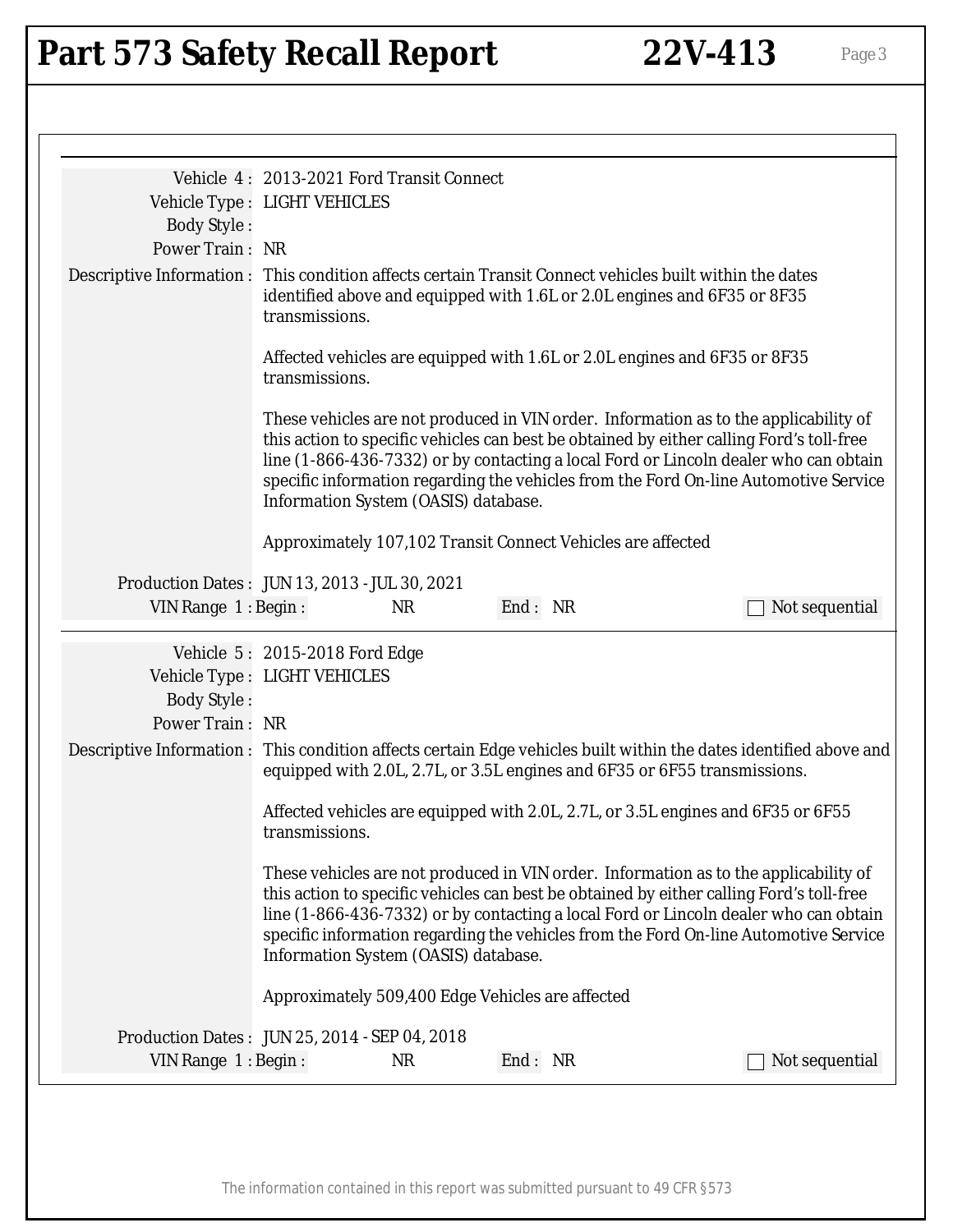### **Description of Defect :**

|              | Description of the Defect: On affected vehicles, the bushing that attaches the shift cable to the<br>transmission may degrade or detach. A damaged or missing bushing could<br>prevent the shifter from moving the transmission to the intended gear position.                                                                                                                                                                                                                                                                                                                                     |
|--------------|----------------------------------------------------------------------------------------------------------------------------------------------------------------------------------------------------------------------------------------------------------------------------------------------------------------------------------------------------------------------------------------------------------------------------------------------------------------------------------------------------------------------------------------------------------------------------------------------------|
| FMVSS 1: NR  |                                                                                                                                                                                                                                                                                                                                                                                                                                                                                                                                                                                                    |
| FMVSS 2 : NR |                                                                                                                                                                                                                                                                                                                                                                                                                                                                                                                                                                                                    |
|              | Description of the Safety Risk: A damaged or missing bushing could prevent the shifter from moving the<br>transmission to the intended gear position. The transmission may not be in<br>the park position, even though the shifter position indicates that the vehicle<br>was shifted to park. The driver does not receive a warning message or audible<br>chime. Exiting a vehicle without the transmission in the park position and<br>without application of the parking brake may allow the vehicle to roll,<br>increasing the risk of injury or crash.                                        |
|              | Description of the Cause: Root cause is unknown. Based on Ford's root cause investigation, heat and<br>humidity have the potential to contribute to the hydrological breakdown of the<br>bushing material.                                                                                                                                                                                                                                                                                                                                                                                         |
|              | Identification of Any Warning If the vehicle ignition is on, the instrument panel display position on the cluster<br>that can Occur: will show the correct transmission gear state, which may not match the gear<br>shift lever position. The driver may also notice the defect if they attempt to<br>shift to an intended gear and the vehicle responds differently than intended<br>based on the transmission gear state. Additionally, if a vehicle is turned off in a<br>transmission gear state other than Park, regardless of the gear shift lever<br>position, the engine will not restart. |

### **Involved Components :**

| Component Name 1: Shift Cable Bushing             |  |
|---------------------------------------------------|--|
| <b>Component Description: Shift Cable Bushing</b> |  |
| <b>Component Part Number: 7E395</b>               |  |

## **Supplier Identification :**

### **Component Manufacturer**

Name : Hilex Address : 2911 Research Drive Rochester Hills Michigan 48309 Country : United States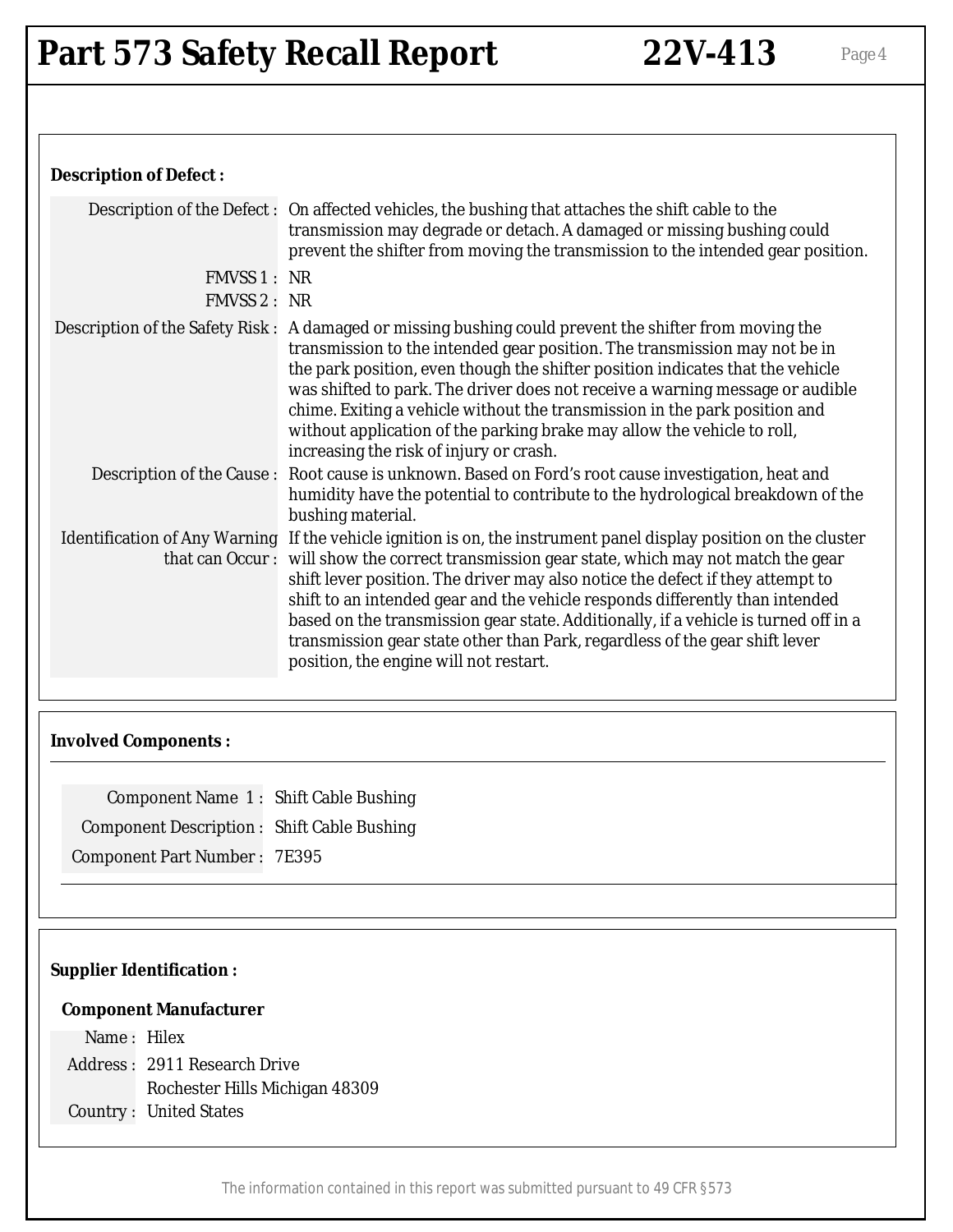### **Chronology :**

Previous Actions on Hilex (Hytrel 4556) Shift Bushings Working with NHTSA to investigate and understand shift bushing field performance, Ford has previously recalled the Hilex (Hytrel 4556) shift bushing component in targeted vehicle populations due to elevated failure rates. These actions include: 18S20, 19S16, 21S24, and 22S25.

### April 2022 – May 2022

After 22S25 was approved by Ford's Field Review Committee on April 7, 2022, Ford continued to review field reports with NHTSA over the course of several discussions (April 18, 2022 – May 20, 2022). These discussions focused on vehicles equipped with the Hilex, Hytrel 4556 shift bushing that were not included in previous recalls.

On April 28, 2022, Ford received updated VOQs associated with this condition from NHTSA including VOQs that Ford was not previously aware of. Ford reviewed and analyzed the new VOQs by powerpack and model year. Ford met with NHTSA on May 12, 2022, to review the new VOQs, and continued their analysis after the May 12 meeting. Based on the updated VOQs and subsequent analysis, Ford identified a change in the customer complaint data filed with NHTSA.

Although claim rates and projected failures remained low, Ford recommended a safety recall for the remaining vehicles in North America with a Hilex, Hytrel 4556 shift bushing. This recommendation was reviewedwith NHTSA on May 20, 2022.

On June 3, 2022, Ford's Field Review Committee reviewed the concern and approved a field action.

From April 29, 2015, through March 31, 2022, Ford has identified 1,630 warranty reports and 233 VOQs attributed to this concern.

Ford is aware of 6 reports alleging property damage and 4 reports alleging an injury potentially related to this concern, from the population of vehicles included in this recall.

### **Description of Remedy :**

| Description of Remedy Program : | Owners will be notified by mail and instructed to take their vehicle to a<br>Ford or Lincoln dealer to have the under hood shift bushing replaced and<br>add a protective cap over the shift cable bushing. There will be no charge<br>for this service. |
|---------------------------------|----------------------------------------------------------------------------------------------------------------------------------------------------------------------------------------------------------------------------------------------------------|
|                                 | Ford provided the general reimbursement plan for the cost of remedies<br>paid for by vehicle owners prior to notification of a safety recall in May<br>2021. The ending date for reimbursement eligibility is August 29, 2022.                           |
|                                 | Ford will forward a copy of the notification letters to dealers to the agency<br>when available.                                                                                                                                                         |
|                                 | How Remedy Component Differs Remedy shift bushings are manufactured from a different grade material                                                                                                                                                      |